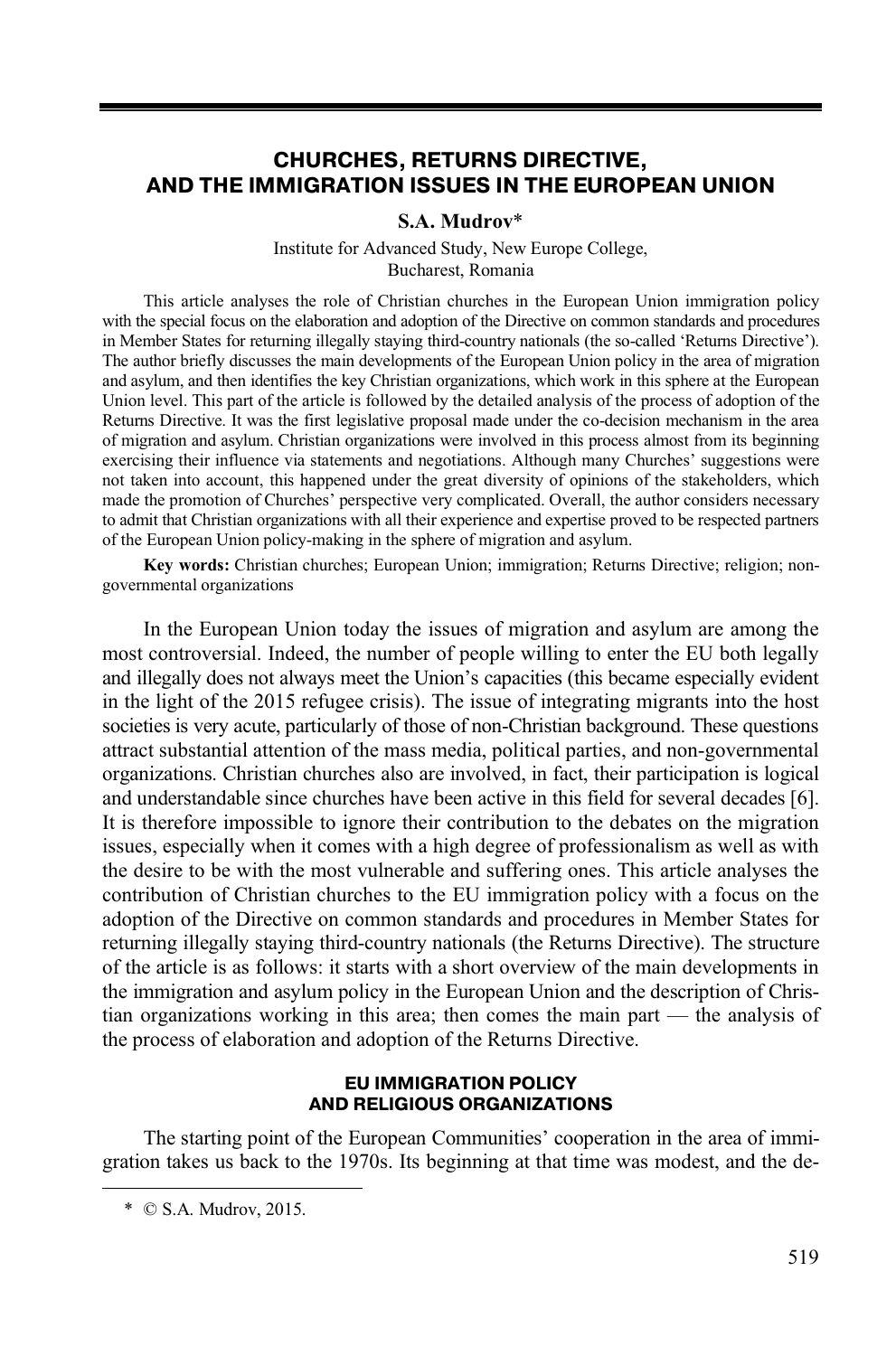velopments afterwards were gradual, perhaps even slow. Although "from 1975 onwards intergovernmental cooperation was gradually established in the fields of immigration, the rights of asylum and police and judicial cooperation" [12], the European institutions were excluded from the process of regulating immigration and asylum. The decisions were taken at the intergovernmental level reflecting the "lowest common denominator". The path from intergovernmentalism to the supranational procedures was long and complicated. In fact, the turnaround in the European Union policy on immigration and asylum can be attributed to the entering into force in 1999 of the Treaty of Amsterdam, which "inserted new legal competences covering most dimensions of immigration law, ranging from external border controls and visas, to asylum and resident third country nationals" [4. P. 137].

From the Treaty of Amsterdam, the European Union gradually increased its competence in the sphere of immigration and asylum. The main developments in the area were grouped around the three principal stages: (1) the transitional period (1999—2004), when the power of the member states was largely preserved; (2) the period of the Hague Programme (2004—2009), when (since May 2005) the co-decision and qualified majority decision-making were used in the fields of asylum, immigration and the border control; (3) and the entering into force of the Treaty of Lisbon (December 2009) followed by the adoption of the Stockholm Programme for 2010—2014. During the first two stages the important legislative acts in the areas of migration and asylum were adopted including the ones defining the procedures for asylum seekers, the rights of legal immigrants and the measures for combating illegal immigration such as the return of migrants residing illegally in the European Union member states. The Lisbon Treaty extended the qualified majority voting and the co-decision procedures into some new areas such as legal migration, visa lists and visa formats. Under the Stockholm Programme the focus was mainly on reviewing and reforming existing legislation [9. P. 4]. After this programme was over, the Council of the European Union in June 2014 formulated "The strategic guidelines" for the legislative and operational work in the area of migration and asylum for subsequent years, and an "absolute priority" was given to the transposition and effective implementation of the Common European Asylum System [13].

Christian churches were active in the area of migration and asylum long before the European Union acquired the appropriate competence. In fact, they established special structures to deal with migration issues. All three Christian confessions — Orthodox, Catholic and Protestant — are well presented in the area, they work via such organizations, as the Churches' Commission for Migrants in Europe (CCME), International Catholic Migration Commission (ICMC), Jesuit Refugee Service Europe (JRS Europe), Commission of the Bishops' Conferences of the European Union (COMECE), Caritas Europa and the Quaker Council for European Affairs (QCEA). The strategy used by these organizations resembles that of the regular NGOs, but also reflects the specific ties of Christian NGOs with their churches. Apart from the letters and petitions (used both at the national and European levels) Christian organizations try to negotiate with the policy-makers. This seems especially efficient in the countries, where churches have close links with the authorities and their overall influence is high. However, their main role is in monitoring and assessment rather than in contribution to legislative work, although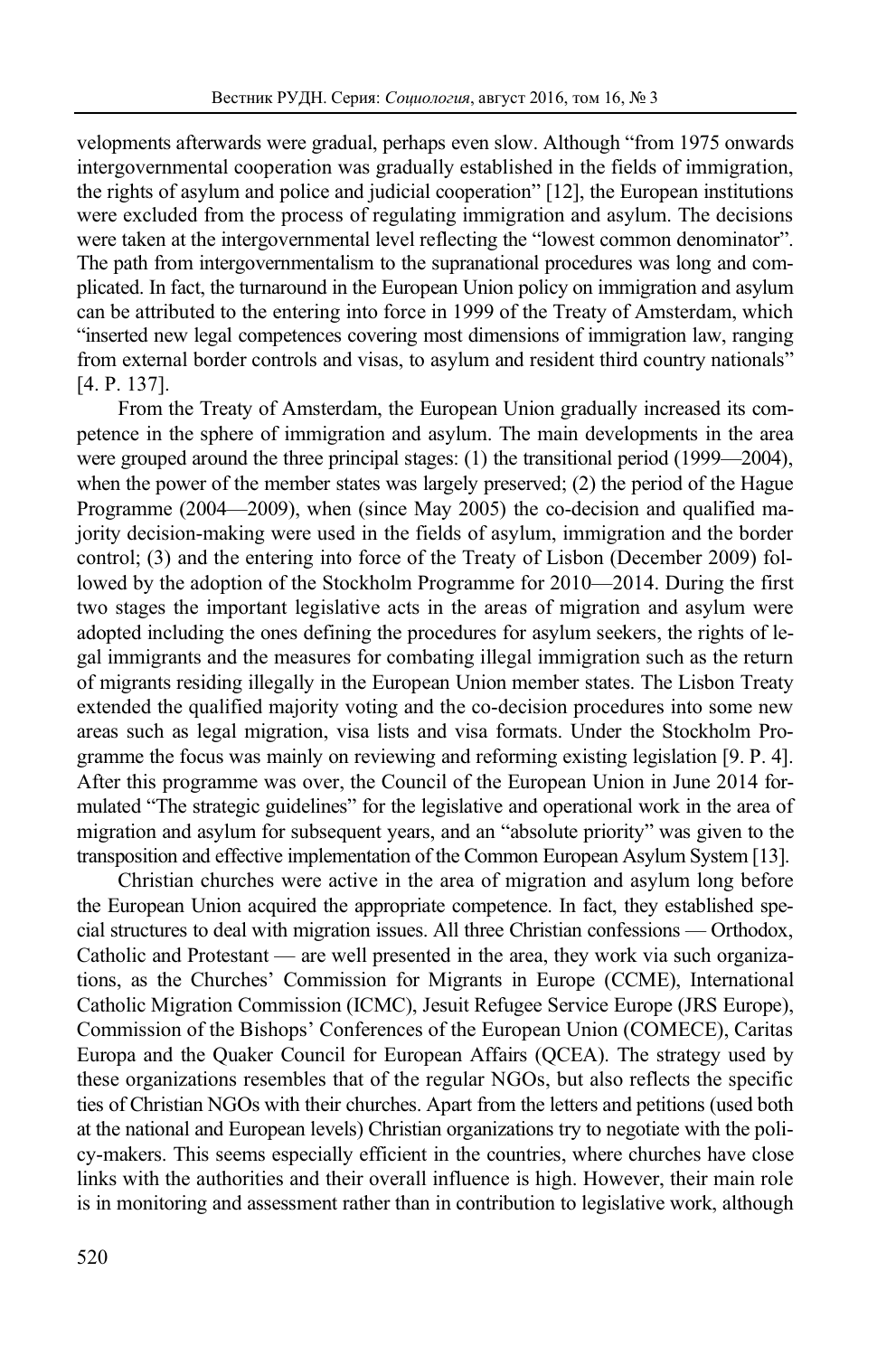the latter certainly takes place [20]. Indeed, even monitoring and assessment may prompt the European Union institutions to introduce some changes in legislative acts, although this is more of an indirect effect. For instance, quite recently this indirect effect could arise from strong criticism by the JRS Europe of keeping asylum-seekers in detention facilities, which, according to the JRS, shows "no response to the request of the protection" and fails to respect the dignity of the person [17. P. 3].

A direct effect is that Christian organizations endeavor to influence the content of legislation, sometimes from the early stages of its elaboration. Here churches can find themselves in the situation, where their aims and objectives substantially contradict the policy initiatives of their own countries. Even if this happens, it should not prevent the Christian community from being active in the field, especially due to the unique character of the experience, expertise and motivation of churches. An exact assessment of their influence may be almost impossible, but attempts to do this allow us to see precisely how Churches organise their work, and how they try to contribute to policymaking. One case of their contribution will be assessed through the analysis of the adoption of one of the European Union legislative acts — the Directive on common standards and procedures in Member States for returning illegally staying third-country nationals (the Returns Directive).

### **RETURNS DIRECTIVE: AN UNEASY STRUGGLE**

The area of irregular (or illegal) immigration remains one of the most politicized, controversial, and considered in the manifestos of many political parties across Europe, although the approaches here range from negative to tolerant. Under "illegal immigrants" we understand those who either enter the European Union illegally, without appropriate entry documents, or come with relevant visas, but do not leave the European Union when they are obliged to do so (usually when their visas expire). The total number of irregular immigrants is unknown; according to the earlier Commission's estimates it ranges from 2 to 8 million people [4. P. 141]. In this area, "the EU's primary concern ... focuses on preventing the phenomenon, detecting and punishing those who facilitate it, and returning irregular migrants to their country of origin" [4. P. 141—142]. A number of measures have been taken in this field: sanctions and criminal persecution for those who assist in illegal entry or employ illegal immigrants, and the forcible return of immigrants to their country of origin [4. P. 142]. The procedures of return are now reflected in what is known as the "Directive 2008/115/EC of the European Parliament and of the Council of 16 December 2008 on common standards and procedures in Member States for returning illegally staying third-country nationals". The process of its adoption was very controversial, with a substantial division among representatives of the European Union institutions, member states and non-state actors. This could hardly be surprising, since the Directive touched upon sensitive areas and national interests of most member states, particularly those that are heavily affected by irregular immigration.

The Returns Directive was the first legislative proposal made under the co-decision mechanism in the area of migration and asylum. Heli Askola claims that this Directive "has been widely seen as a key means of establishing the Union's credibility in this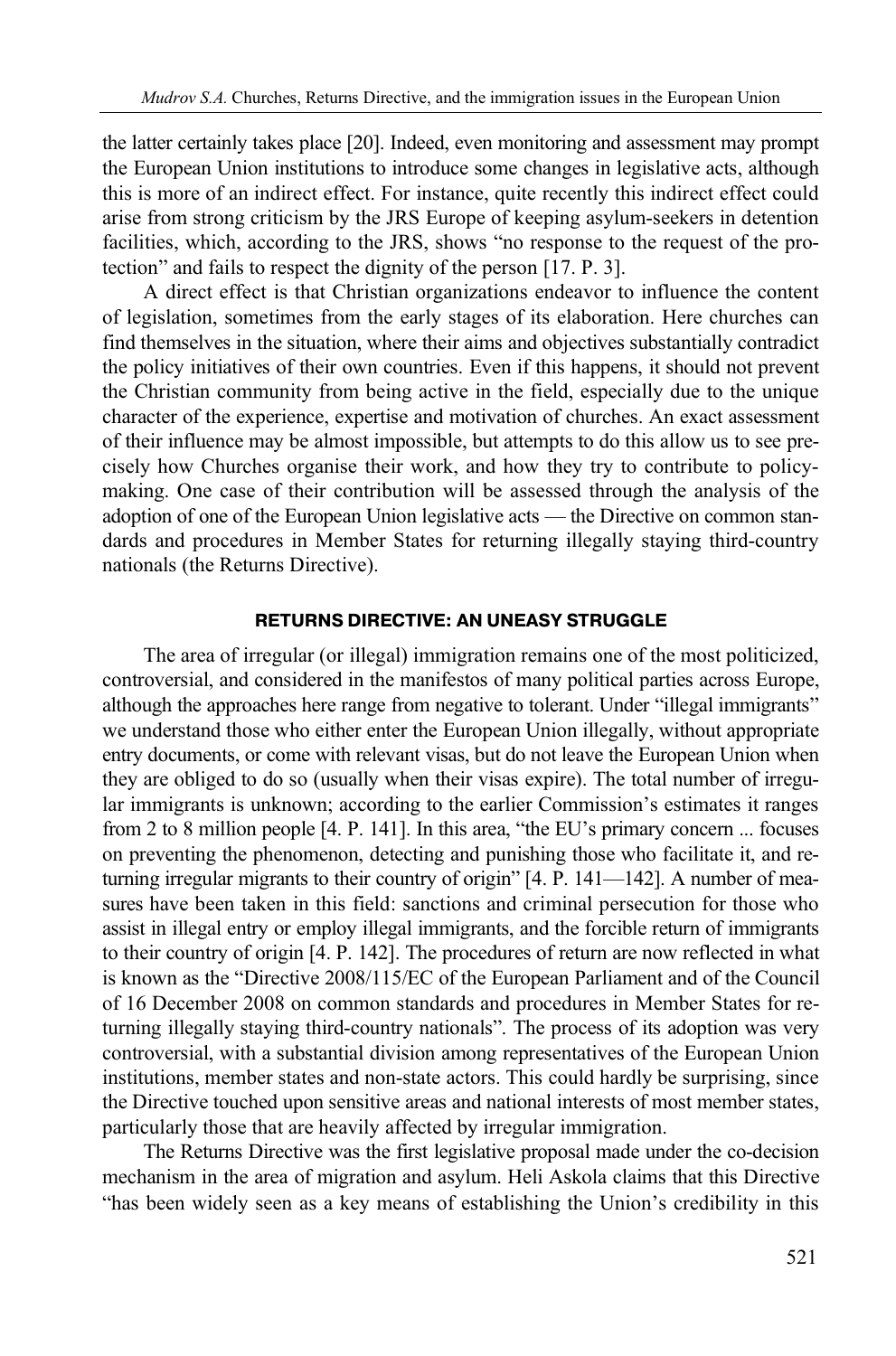field" [2. P. 160]. Emanuela Canetta considered the adoption process of the Returns Directive "as a test case of the functioning of the new co-decision procedure" [5. P. 446]. As Steve Peers explains, "the key feature of the co-decision process is the exercise of equal legislative powers as between the European Parliament and the Council" [22. P. 2]. Normally the process is conducted as follows: first, the Commission makes a formal proposal for the relevant legislation, which is examined simultaneously by both the European Parliament and the Council — both need to formulate their position on the text. At the initial stage it is possible to reach a deal on the text, which is known as a firstreading agreement. This requires negotiations among the representatives of the Parliament and the Council. These negotiations are often informal and are lacking transparency, even to the point that "sometimes not even the shadow rapporteurs are invited to the meetings, or when they are invited they often cannot take the stand" [1. P. 25]. If the deal is reached, it should be approved by the majority of votes of MEPs and the qualified majority voting in the Council. Otherwise, the European Parliament adopts its first reading opinion and the Council adopts a "Common Position". The process moves to the "second reading", when the Parliament needs to decide whether to accept the Common Position, to reject it, or to propose some amendments. If it rejects or proposes amendments, then the Council decides whether to accept the Parliament's amendments or not. If it fails, the process moves to the third reading. The third reading requires the convening of a "conciliation committee" composed of equal numbers of MEPs and the Council representatives. If it reaches a deal, then the final text is again voted by the Parliament (a majority of votes is required) and the Council (a qualified majority is necessary). If, however, the negotiations are not successful and the agreed position is not reached, the legislative process is terminated.

Obviously, civil society organizations are not directly involved at any stage of the process unless there is a will of the Council or the Parliament to invite them. In addition, the NGOs may try to exercise their influence via friendly MEPs or (exceptionally) friendly government ministers. However, since the ministers are often less accessible, lobbying via MEPs can be more widespread, but we need to remember that successful passing of the amendment via Parliament will require the ability to convince a substantial number of its members.

The work on the Returns Directive was preceded by preliminary steps taken much earlier than the appearance in 2005 of the draft of the Commission's proposal. In 2001, in the Communication on a Common Policy on Illegal Immigration (15 November 2001), the Commission "pointed out that return policy is an integral and crucial part of the fight against illegal immigration" [10. P. 2]. Three elements were identified as a foundation of the return policy: common principles, common standards and common measures [10. P. 2]. In February 2002, the Council adopted the Action plan to combat illegal migration.

The involvement of Christian organizations in the process was registered almost from the very beginning albeit on the level of public statements and declarations. The starting point was the publication of a joint comment: in May 2002 Caritas, CCME, COMECE, ICMC, JRS Europe, and QCEA expressed their view on this issue suggesting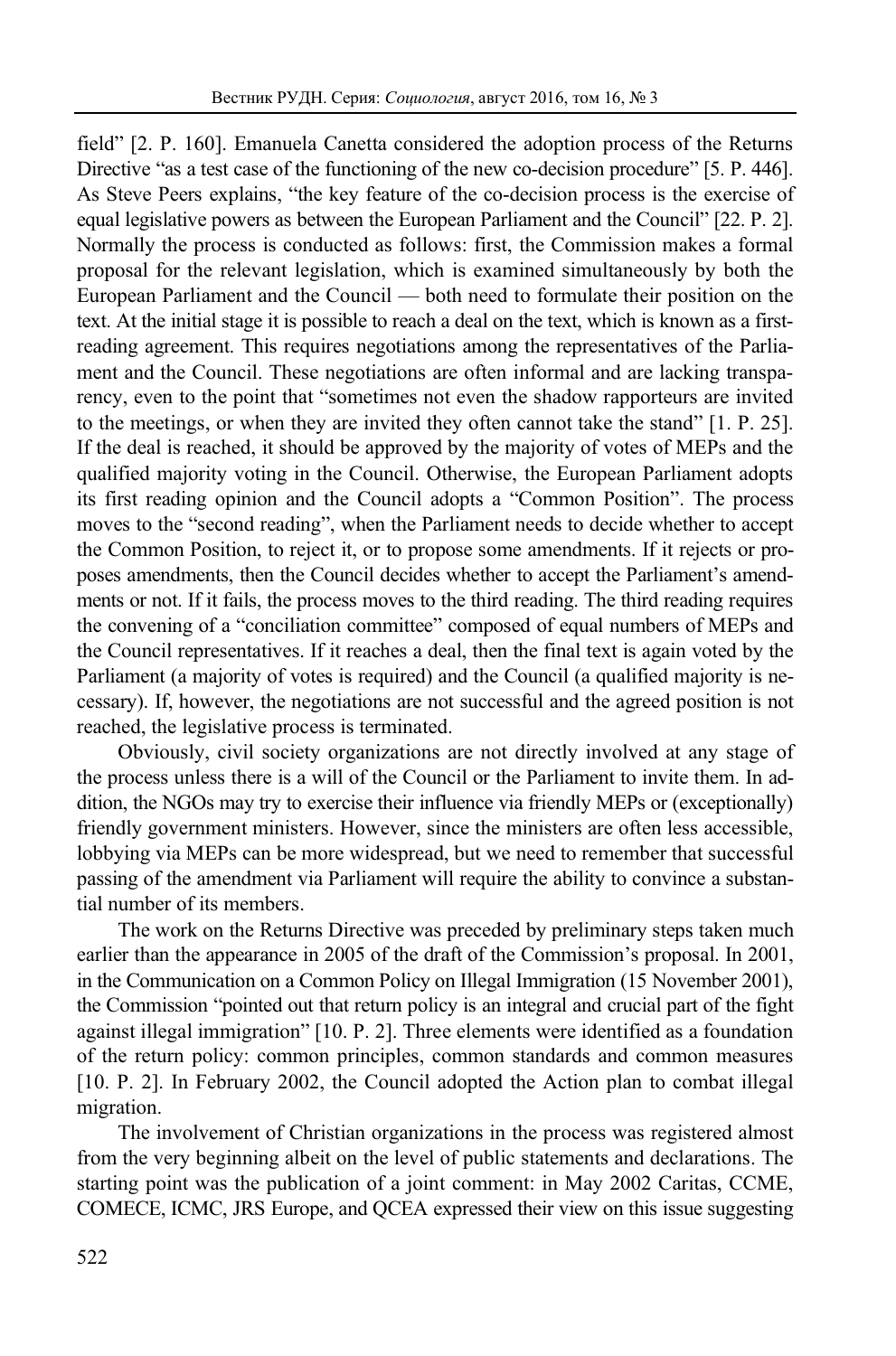some humane measures to combat illegal immigration. In particular, they spoke about the necessity to open more opportunities for legal channels of immigration into the European Union (in order to decrease the illegal one), and not to exclude the possibility of regularization for those who reside illegally. Christian organizations pointed to the poor and unstable conditions for many illegal immigrants, who "work under unprotected conditions, many in the rural and agricultural sectors, providing domestic cleaning and care services, as well as employing their skills on building and construction sites, in restaurant and hotel services" [18. P. 5]. Commenting on the return measures Christian organizations expressed their support for the softer, more tolerant measures, such as "the principle of the priority of voluntary return over forced return" as well as "the necessity to consider the human rights situation in the country with which the readmission agreement is planned for conclusion" [18. P. 5].

In April 2002, the Commission presented the Green Paper on a Community Return Policy. Based on the Paper a public hearing was organized in July 2002 with the COMECE and CCME representatives taking part. Christian organizations again underlined the necessity for "clear, accessible and open procedures for legal labour migration into the EU" and "an improved efficiency and quality of asylum procedures, and an asylum policy which would make it possible to reach the territory of the Union in a legal way" [8. P. 2]. The necessity for the priority of voluntary return was highlighted, and it was clearly articulated that all measures need to "uphold the dignity of each person" [8. P. 5]. The representatives of churches spoke about the necessity of fairness and justice in order for the interests of the European Union member states not to take the precedence over the interests of suffering people. In the explanatory notes, which were attached to the draft Directive, the Commission summarised the main proposals from "NGOs", although Churches were not specifically mentioned. This public hearing was the only event when civil society organizations were able to interact directly with the Commission in the consultation format.

The further work of the Commission on the Returns Directive was conducted in a more closed manner, only with the consultations in the second half of 2004, with the "Member States experts active in the field of return" [10. P. 3]. As a representative of Caritas Europa noticed, "it was impossible to get any information on the draft until it was published" [16]. Therefore, only the appearance of the draft in the public domain in 2005 allowed Christian organizations to express their visions and concerns. Diego Acosta points out six main elements in the original proposal: scope, voluntary departure, re-entry ban, remedies, detention and unaccompanied minors [1. P. 26—27]. In terms of scope, the Directive could apply to any illegally staying third-country national unless member states chose not to apply it to those who were refused entry in transit zones. The option of voluntary return was given a priority with a time limit of up to four weeks. The Directive allowed the introduction of a re-entry ban of up to five years. Also it gave to the illegal immigrants the right of access to effective judicial remedy (including those who lacked adequate resources). Finally, the use of temporary custody of up to six months was allowed, and extra guarantees were given to minors in view of the best interests of the child [1. P. 26—27].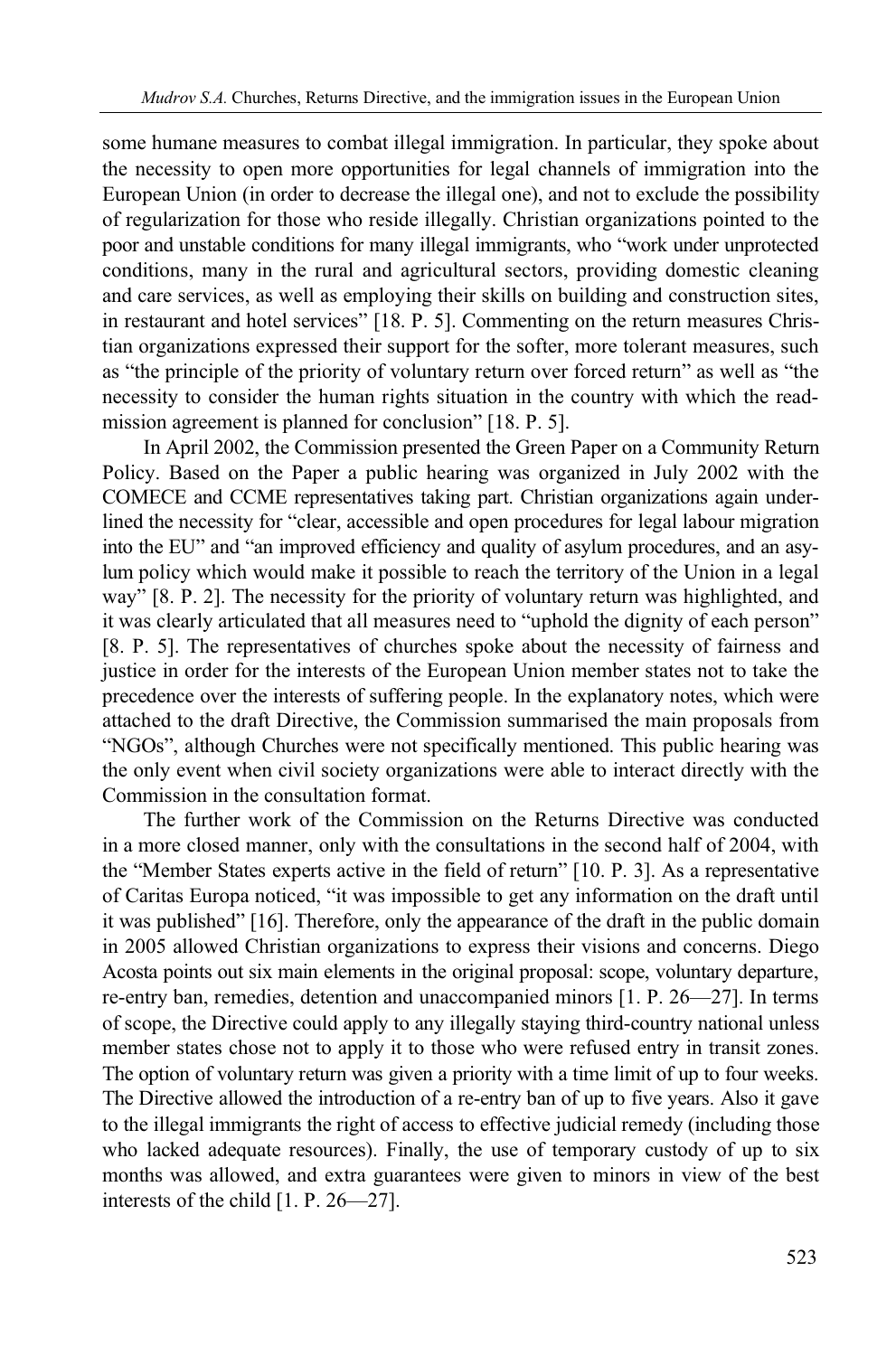The first public statement of the Christian groups related to the important issues raised by the Directive was made on 31 August 2005, when Churches together with some secular organizations published "Common principles on removal of irregular migrants and rejected asylum seekers". The signatories represented very different organizations on the various sides of the values' spectrum. On the Church side, there were Caritas Europa, JRS Europe, CCME, the Quaker Council for European Affairs, the Spanish Evangelical Church, Cimade, and the Federation of Evangelical Churches in Italy, and on the secular side — Amnesty International, European Council on Refugees and Exiles, Human Rights Watch, the Platform for International Cooperation on Undocumented Migrants, Save the Children, and Sensoa. The "common principles" referred inter alia to the priority of voluntary return, the guarantee of access to effective remedies, prohibition of the re-entry ban and respect of the family unit [11]. The above mentioned principles were taken as a reference point for the Joint Comments published in March 2006, in which the issues for concern were explicitly identified. First, Churches expressed their regret that the member states may be allowed not to apply the Directive in the transit zones [19. P. 3]. Secondly, the provisions for voluntary return were found inadequate. Christian organizations mentioned that the time period of four weeks "is not sufficient to organise a voluntary return in a fair and proper way" [19. P. 3]. The term "absconding" was also criticised as having negative connotations derived from the criminal law. It was suggested to use a more neutral term. The possibility of issuing the return decision together with the removal order was found unacceptable because it "will put such pressure on migrants that they will not be able to properly consider voluntary return" [19. P. 4]. Also the very fact that the assessment of the risk to abscond was left entirely to the member state (as well as the opportunity to force such person "to stay at a certain place") would, according to the Christian organizations, "lead to a systemic use of detention" [19. P. 5].

Christian organizations expressed severe criticism on the provision of re-entry ban, which, in their view, "should be deleted from the directive" [19. P. 6]. If left it should be of no more than one year (instead of the suggested five) and for adults only. Churches pointed out the vagueness of the notion "threat to public policy" so that in practice "every migrant with no permit may be considered as a threat to public policy" [19. P. 6]. The very fact that only the "main elements of the return and/or removal order" will be translated for the irregular immigrant (and not the whole document) was also perceived with regret. In addition to that the absence of the automatic suspensive effect of appeals against return and removal orders was criticised, as well as the maximum duration for detention ("temporary custody") of six months. Christian organizations stated: "Six months as a maximum duration of detention is too long for an administrative measure which applies to persons who are not criminals. Because of its gravity, detention should be as short as possible and should be limited to the time necessary to organize return with due diligence of the administration" [19. P. 8]. Churches were also concerned that the detention of minors was not forbidden. In summary, they articulated the following requests: "We call for the Return Directive to be: applicable in transit zones; to establish a clear preference for voluntary return; to promote the two-step procedure;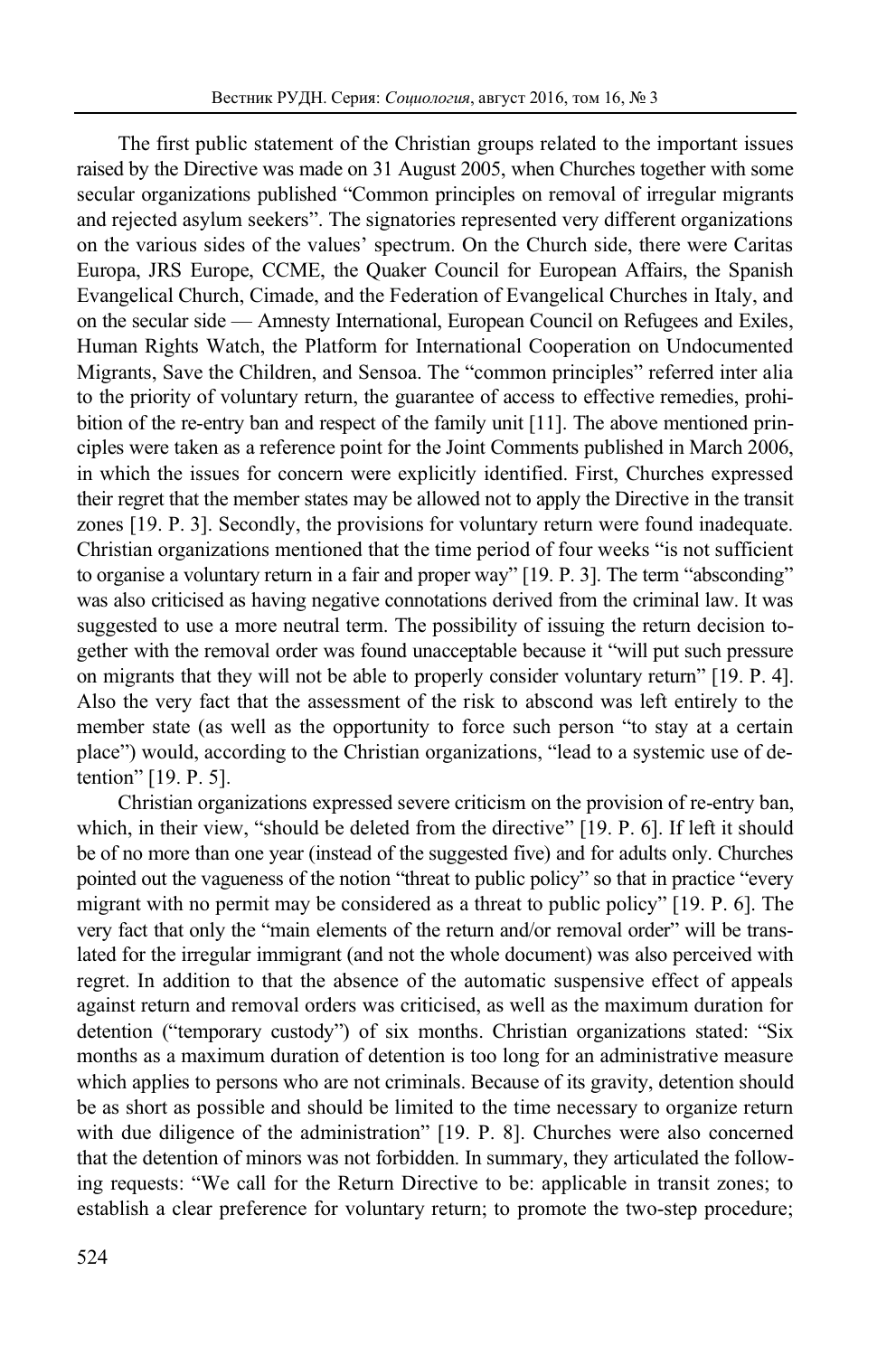to assure better protection for vulnerable people and prevention of detention of minors in accordance with international obligations; to abandon or at least restrict re-entry bans; to provide for the proper translation of documents and effective judicial remedy; to apply the same minimum standards to return and removal as to the reception of asylum seekers; to avoid detention and to guarantee fair treatment in detention" [19. P. 10].

### **THE PROCESS OF ADOPTION AND THE CHURCHES' ROLE**

The process of the Directive's adoption passed through several stages with the participation of three main European institutions, but mainly the Council and the Parliament. The draft Directive was discussed in the Parliament and the Council. In October and November 2006, the Finnish Presidency offered compromise suggestions. The Council text made the Directive's provisions more restrictive, and the German Presidency (first half of 2007) wanted even more restrictive measures. The European Parliament adopted its Report in September 2007, and a series of informal meetings began in November 2007 (the Portuguese Presidency) to achieve a first-reading agreement. A series of negotiations took place in the first half of 2008 (Slovenian Presidency, Commission and EP Rapporteur). These complex negotiations with the various drafts on the agenda resulted in the final text that was politically endorsed by the Council on 5 June 2008, and approved by the Parliament on 18 June. During the negotiations it became clear that such countries as Luxembourg, the Netherlands, Spain and Sweden kept to a less restrictive position, while Czech Republic, France, Hungary, Austria, Germany, Latvia and Greece preferred more restrictive elements of the Directive.

During this legislative process comments and declarations constituted only one aspect of the activities of Christian organizations. Other aspects included practical steps taken to promote the declared principles. Christian organizations (and secular NGOs) had several meetings with the members of the European Parliament. CCME and the Conference of European Churches (CEC) in cooperation with Caritas Europa and COMECE "wrote to the Presidents of the European Parliament, European Commission and EU Council to voice the Churches' concerns" [7. P. 5]. The meetings were held with the EU Presidency in Slovenia and the European Parliament President in Strasbourg [7. P. 5]. However, it is difficult to assess how active the Christian organizations were in their lobbying activities. The agenda and the content of the mentioned meetings have not been disclosed to the general public. Moreover, one could not observe an active role of national churches, which, in principle, could try to influence the position of the member states (which is very important for changing the Council's perspectives). Obviously, Christian organizations were engaged in various activities, but their scope and intensity remains subject to contradictory interpretations.

We can only note that the European Parliament suggested some amendments, which were similar to the ones of Christian NGOs. These amendments were reflected in the Draft Report on 16 June 2006 and the final Report on 20 September 2007. The parliamentarians, in particular, stressed that the voluntary return should be preferred [14. P. 7], that at least four weeks should be granted for the voluntary departure [14. P. 12], that no reimbursement of the return procedure would be required as a pre-condition for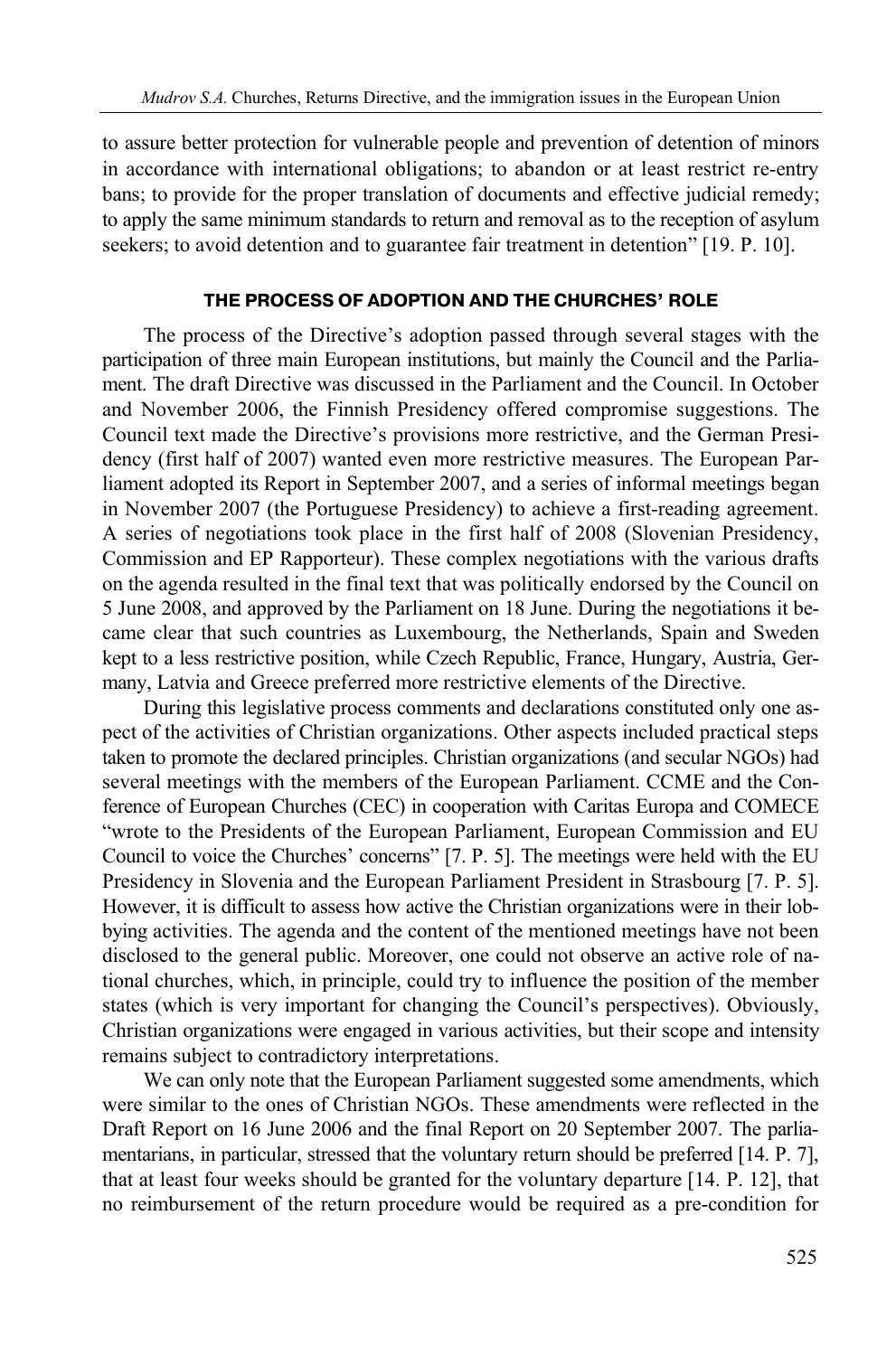lifting the re-entry ban [14. P. 17], that the third-country nationals will be informed about the legal remedies available to them in writing and "in a language the third-country national understands or is reasonably presumed to understand" [14. P. 19], and that the sentence "such visits may be subject to authorization" is deleted from the article dealing with the visits to temporary custody facilities [14. P. 23].

However, the Parliament refused to accept that the Directive should be applied to the transit zones and that the re-entry ban should be abolished or substantially reduced [14. P. 16]. The legislative body virtually enlarged the temporary custody for up to 18 months [14. P. 22]. In the "minority opinion" expressed by MEP Giusto Catania the necessity of "temporary custody" and 18 months of detention were severely criticized as well as the conditions in some detention centers in which irregular immigrants are kept [15]. This obviously coincided with the Churches' criticism of conditions in detention centers.

It is now stated that the final version of the Directive contains a number of measures, which are not compatible with the respect of the individual and his dignity including "prolonged pre-removal detention and mandatory entry bans" [3. P. 2]. Anneliese Baldaccini lists a number of drawbacks in the text of the Directive. First, she indicates that the Directive does not explicitly prohibit the issue of return decision on such grounds as "the best interest of the child, family life, the state of health of the third country national concerned" [3. P. 7]. Second, she criticises "the mandatory ban on re-entering the territory of the EU after a return decision has been issued and removal has been enforced" claiming that the value of the bans is doubtful and can even be regarded as counter-productive, because "they might reinforce the circle of irregular migration for the many who will find themselves banned and for whom illegal entry remains the sole option available" [3. P. 9]. Third, Baldaccini particularly criticises the rules on detention, because the two grounds for that (a risk of absconding and if the person avoids or hampers the removal process) are non-exhaustive, "which does not provide sufficient safeguard that persons should not be detained just because they are irregular migrants" [3. P. 13]. Fourth, she regrets that the rules on the length of detention "became considerably harsher in the final agreement: a six-month detention period is permitted, with a possible 12-month extension if the person concerned is uncooperative with the removal process or in the case of delays in obtaining documents" [3. P. 14]. Baldaccini rightly assumes that this is "an extremely long period for depriving irregular migrants of their liberty for the sole reason of facilitating their removal and preventing them from absconding in the meantime. Detention is an extreme sanction for people who have committed no criminal offence" [3. P. 14]. This is particularly true taking into account that the conditions in the detention centers are, at times, below acceptable standards. Consequently, it is not surprising that Baldaccini claims that "negotiations on the text of this Directive have failed to produce a result that entirely meets the minimum standards of proportionality, fairness and humanity which should apply to EU immigration and asylum law" [3. P. 17].

Obviously, one cannot deny that in the final version of the Directive many of the Churches' suggestions were not taken into account. However, the great diversity of opinions of the stakeholders made the achievement of a common position very difficult.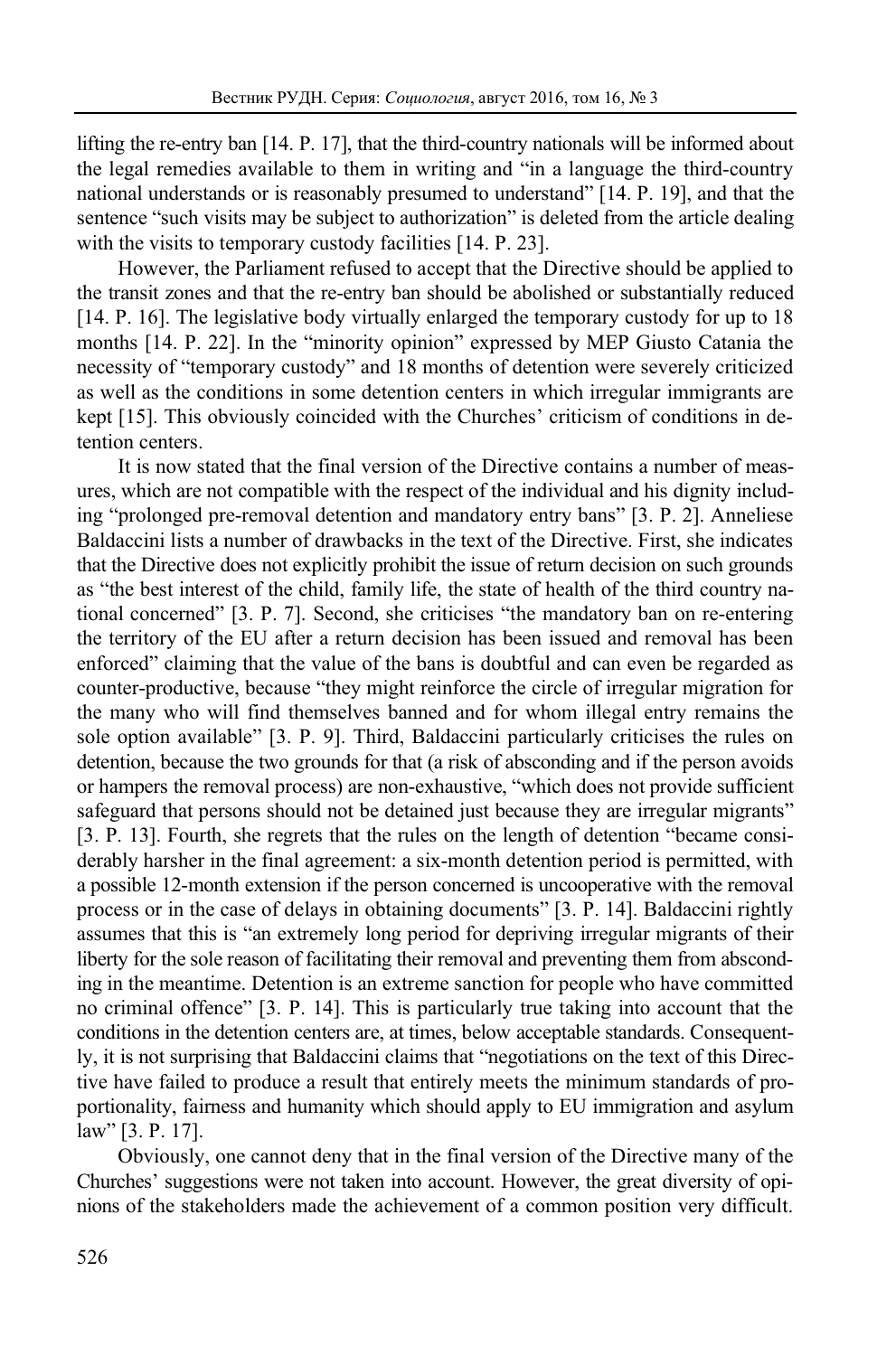Even more difficult was to achieve a position that could coincide with the requests of the Christian organizations. Therefore, even partial success suggests that the role and influence of the Churches should be taken into consideration. We also need to bear in mind that the arguments employed in the area of migration and asylum often lack religious language and are addressed more globally to human rights and the rights of the vulnerable, the suffering and the oppressed.

\*\*\*

Migration and asylum are the spheres where the Churches have extensive practical expertise since they worked with migrants and asylum seekers long before the European Union acquired an adequate degree of competence in the area. However, we need to understand that in most cases the work is done not by the Churches themselves, but by different Christian organizations that cannot be equated with the Churches. In fact, these special structures were created by the Churches for more focused tasks and responsibilities. These organizations, which work at the European level, are now firmly established in Brussels and their work encompasses some broad areas and different methods to achieve their aims. On the surface (and in terms of their legal status) the Church NGOs may look similar to secular NGOs working on the same issues. The main difference here is, first, closer links with the Churches and, second, the recognition of the religious origin of those values and principles, which inspire their work.

Overall, we can admit that Christian organizations with their experience and expertise proved to be respected partners of the European Union policy-making in migration and asylum. They are able to interact on a high level both with the European Commission and the European Parliament. Their presence is evident in the amendments proposed and sometimes accepted during the legislative process. Of course, one can hardly ignore the fact that many suggestions of Christian organizations, as seen in the adoption of the Returns Directive, were not taken into account. However, this should not be regarded as a reason to underestimate the Churches' influence. In fact, the scope of activities of the Churches in this area may be not as substantial as when it relates, for example, to the foundation documents of the European Union (i. e. Constitution). Second, even those politicians who are very respectful towards Churches do not necessarily follow their advice on the issues of migration [21]. One of the reasons for that is the prevalence of the viewpoint that the issues of bioethics, family and morality are of much higher importance for the Christian community than the promotion of legislation aimed to take care of illegal immigrants and similar categories of "aliens" on the European Union territory. Finally, the Churches' resources are restricted and sometimes directed to specific projects, while the interaction with the European Union is limited partly due to the lack of interest from both sides.

We cannot, of course, exaggerate the level of influence of Christian organizations, but with the limited resources at their disposal and in the circumstances that the views of the member states are very different, the Church NGOs are indeed the ones, which cannot be overlooked or ignored. With the growing level of expertise it is even likely that they will be able to exercise more influence in the future than they do now.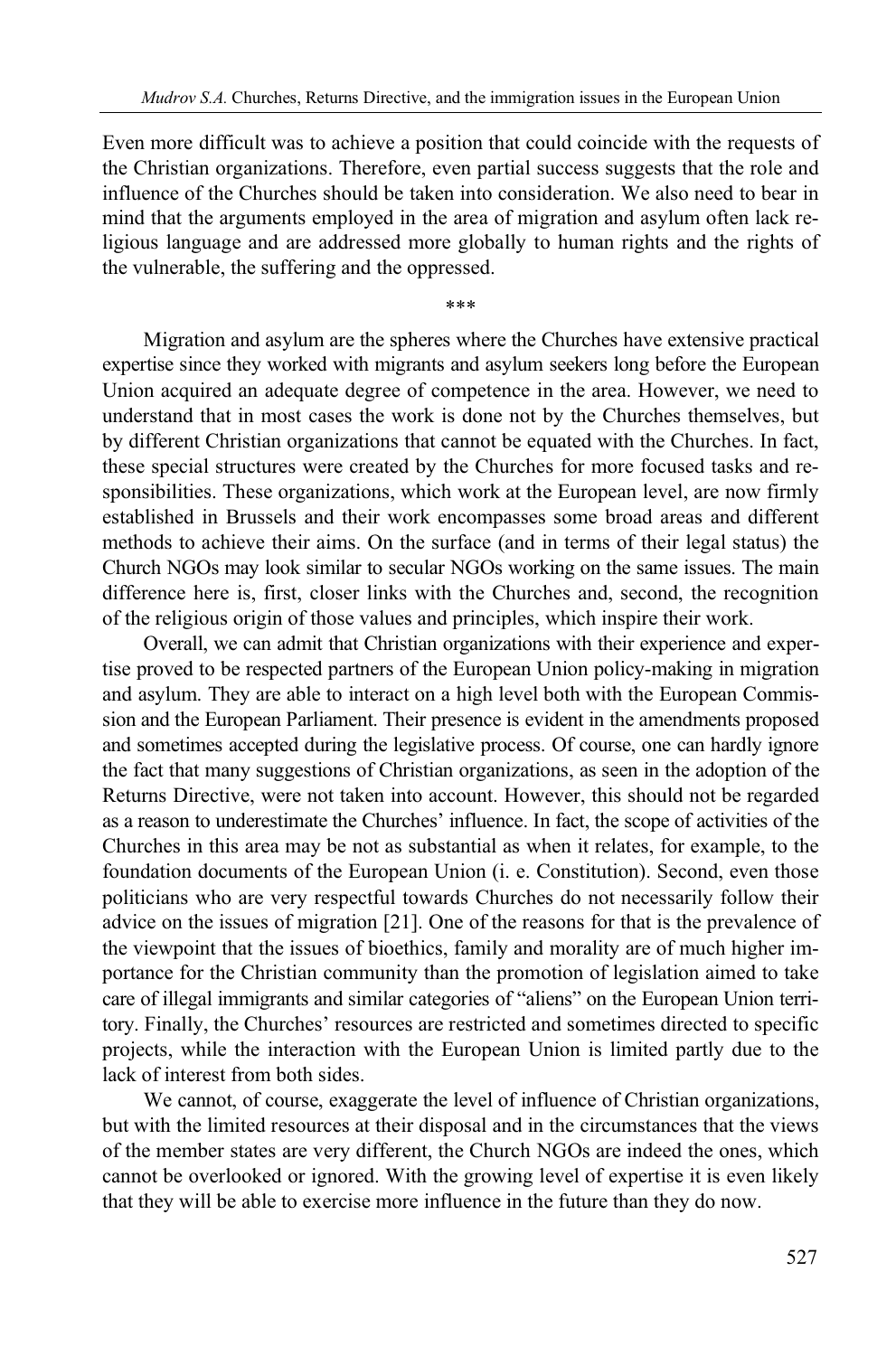#### **REFERENCES**

- [1] *Acosta D.* The good, the bad and the ugly in EU Migration Law: Is the European Parliament becoming bad and ugly? (The adoption of Directive 2008/15: The Returns Directive). European Journal of Migration and Law. 2009. Vol. 11. No. 4.
- [2] *Askola H*. 'Illegal migrants', gender and vulnerability: The case of the EU's Returns Directive. Feminist Legal Studies. 2010. No 18.
- [3] *Baldaccini A*. The return and removal of irregular migrants under EU law: An analysis of the Returns Directive. European Journal of Migration and Law. 2009. No 11.
- [4] *Bell M.* Racism and Equality in the European Union. Oxford: Oxford University Press, 2009.
- [5] *Canetta E.* The EU policy on return of illegally staying third-country nationals. European Journal of Migration and Law. 2007. No 9.
- [6] Churches and Christian Organizations in Europe on Migration and Asylum. Brussels: CCME, 2005.
- [7] CCME Activity Report 2005—2007. Brussels: CCME, 2008.
- [8] Contributions by Felix Leinemann on behalf of the Migration Working Group of COMECE and by Doris Peschke of CCME as part of the Christian organizations ' response to the Green Paper. Brussels, 2002.
- [9] *Collett E*. Future EU policy development on immigration and asylum: Understanding the challenge. 2014. URL: http://www.migrationpolicy.org/research/future-eu-policy-developmentimmigration-and-asylum-understanding-challenge.
- [10] Commission of the European Communities. Proposal for a Directive of the European Parliament and of the Council on common standards and procedures in Member States for returning illegally staying third-country nationals. 01.09.2005.
- [11] Human Rights Watch. Common Principles on removal of irregular migrants and rejected asylum seekers. 2005. URL: http://www.refworld.org/docid/437dd5304.html.
- [12] Europa. The gradual establishment of an area of freedom, security and justice. URL: http://europa.eu/legislation\_summaries/institutional\_affairs/treaties/amsterdam\_treaty/a11000 en. htm.
- [13] European Council. Conclusions. 2014. URL: http://www.consilium.europa.eu/uedocs/cms\_ data/docs/pressdata/en/ec/143478.pdf.
- [14] European Parliament. Report on the proposal for a directive of the European Parliament and of the Council on common standards and procedures in Member States for returning illegally staying third-country nationals. 20.09.2007.
- [15] European Parliament. Return Directive Debate: Political groups hold different positions ahead of vote. 16.06.2008.
- [16] Interview with Peter Verhaeghe, Migration Officer at Caritas Europa. 27.08.2010.
- [17] JRS Europe. Annual Report 2014. URL: https://jrseurope.org/assets/Publications/File/JRS\_ Europe Annual Report 2014.pdf.
- [18] Joint Comments. Caritas Europa, CCME, COMECE, ICMC, JRS Europe, QCEA. May 2002.
- [19] Joint Comments. Caritas Europa, CCME, COMECE, ICMC, JRS Europe, QCEA. November 2006.
- [20] *Mudrov S.* Christian churches and the EU immigration and asylum policy. Journal of Religion in Europe. 2013. Vol.6. No 3.
- [21] *Panara C*. In the name of God: State and religion in contemporary Italy. Religion and Human Rights. 2011. No 6.
- [22] *Peers S.* The Returns Directive. 2008. URL: http://www.statewatch.org/news/2008/jun/euanalysis-returns-directive-june-2008-final.pdf.